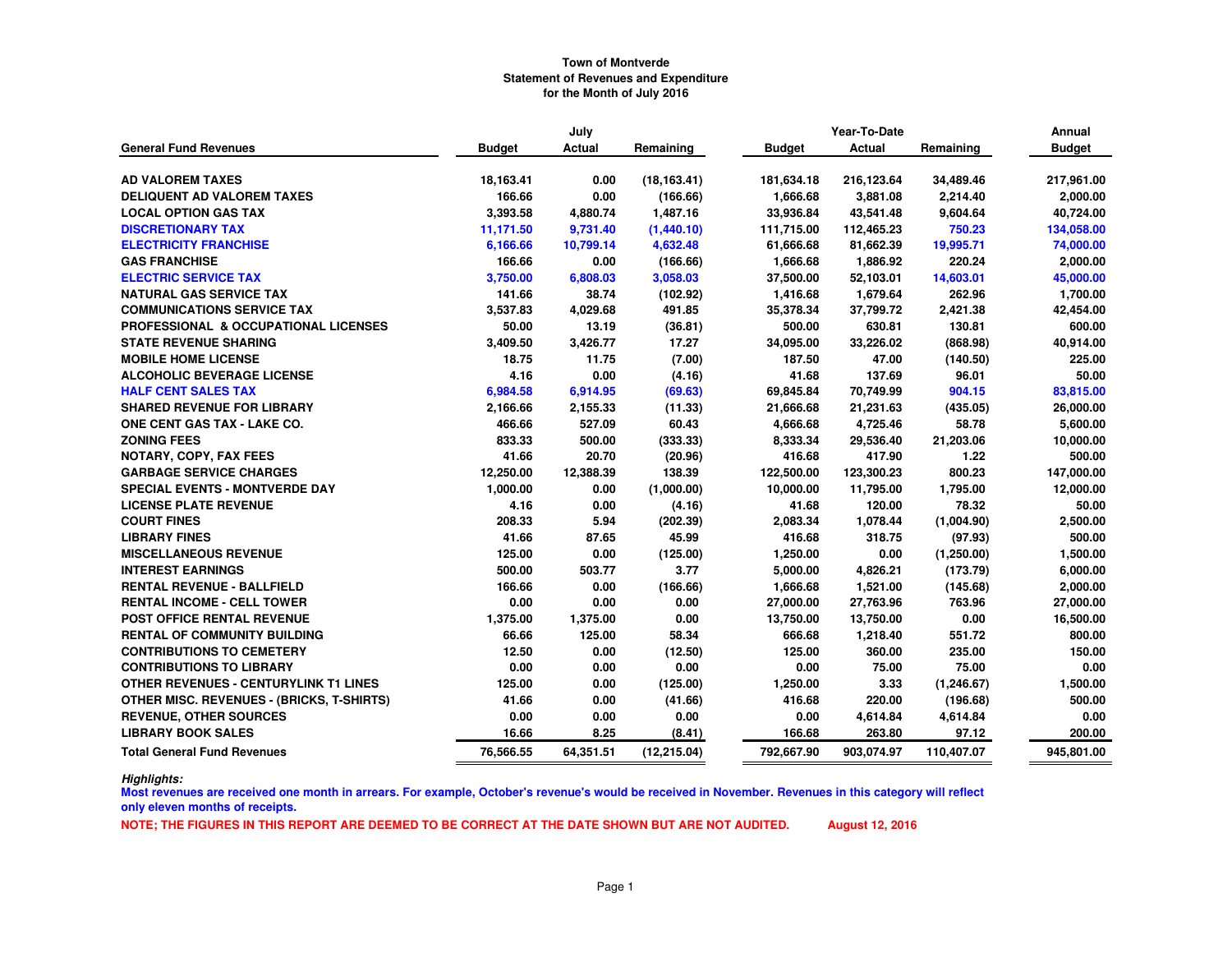|                                                 |               | July        |            |               | Year-To-Date |              | Annual        |
|-------------------------------------------------|---------------|-------------|------------|---------------|--------------|--------------|---------------|
| <b>General Fund Expenditure by Department</b>   | <b>Budget</b> | Actual      | Remaining  | <b>Budget</b> | Actual       | Remaining    | <b>Budget</b> |
| Elections Section (510)                         | 191.66        | 0.00        | 191.66     | 1,916.68      | 0.00         | 1,916.68     | 2,300.00      |
| <b>Council Section (511)</b>                    | 2,144.99      | 2,050.00    | 94.99      | 21,450.02     | 19,929.00    | 1,521.02     | 25,740.00     |
| <b>Mayor's Department (512)</b>                 | 1,485.41      | 1,252.00    | 233.41     | 14,854.18     | 17,173.86    | (2,319.68)   | 17,825.00     |
| <b>Financial and Administrative (513)</b>       | 16.010.89     | 15,825.89   | 185.00     | 165,517.22    | 135,794.72   | 29,722.50    | 197,539.00    |
| Legal Section (514)                             | 3,541.66      | 2,489.88    | 1,051.78   | 35,416.68     | 16,342.56    | 19,074.12    | 42,500.00     |
| <b>COP Program Section (520)</b>                | 243.73        | 20.66       | 223.07     | 2,437.54      | 64.39        | 2,373.15     | 2,925.00      |
| Law Enforcement Section (521)                   | 21,419.32     | 21,117.79   | 301.53     | 92,492.36     | 97,984.77    | (5,492.41)   | 94,764.00     |
| Garbage Section (534)                           | 10.017.41     | 10,386.00   | (368.59)   | 100,174.18    | 102,504.24   | (2,330.06)   | 120,209.00    |
| <b>Public Works Special Projects (539)</b>      | 1,162.49      | 3,585.95    | (2,423.46) | 11,625.02     | 9,990.82     | 1,634.20     | 13,950.00     |
| <b>Roads Department (541)</b>                   | 13,633.96     | 6,428.46    | 7,205.50   | 143,293.08    | 77,248.97    | 66,044.11    | 170,561.00    |
| <b>Special Events Section (559)</b>             | 1,500.00      | 0.00        | 1,500.00   | 15,000.00     | 25,649.42    | (10,649.42)  | 18,000.00     |
| <b>Cemetery Section (569)</b>                   | 83.33         | 0.00        | 83.33      | 833.34        | 28.89        | 804.45       | 1,000.00      |
| <b>Library Section (571)</b>                    | 7,594.20      | 10,414.31   | (2,820.11) | 80,577.60     | 91,485.27    | (10, 907.67) | 95,766.00     |
| Parks Department (572)                          | 5,798.24      | 3,489.05    | 2,309.19   | 48,073.52     | 27,152.73    | 20,920.79    | 72,670.00     |
| Transfer to Fire Fund (599)                     | 4,984.67      | 4,984.67    | 0.00       | 49,846.66     | 49,846.66    | 0.00         | 59,816.00     |
| <b>TOTAL GENERAL FUND EXPENDITURE</b>           | 89,811.96     | 82,044.66   | 7,767.30   | 783,508.08    | 671,196.30   | 112,311.78   | 935,565.00    |
| <b>Current Increase (Decrease) to Reserves:</b> |               | (17,693.15) |            |               | 231,878.67   |              |               |

# **GENERAL FUND RESERVES**

|                                                |               | July   |           |               | Year-To-Date |              | Annual        |
|------------------------------------------------|---------------|--------|-----------|---------------|--------------|--------------|---------------|
| Reserves (599)                                 | <b>Budget</b> | Actual | Remaining | <b>Budget</b> | Actual       | Remaining    | <b>Budget</b> |
|                                                |               |        |           |               |              |              |               |
| <b>RESERVE FOR COP</b>                         |               |        |           | 1.000.00      | 0.00         | 1.000.00     | 1.000.00      |
| <b>RESERVE FOR TOWN HALL</b>                   |               |        |           | 195,000.00    | 0.00         | 195,000.00   | 195,000.00    |
| <b>RESERVE FOR FIRE DEPARTMENT</b>             |               |        |           | 290,000,00    | 0.00         | 290,000.00   | 290,000.00    |
| <b>RESERVE FOR CEMETERY</b>                    |               |        |           | 8.654.00      | 0.00         | 8.654.00     | 8.654.00      |
| <b>RESERVE FOR HISTORICAL ASSOCIATION</b>      |               |        |           | 2.525.00      | 0.00         | 2,525.00     | 2,525.00      |
| <b>RESERVE FOR LIBRARY</b>                     |               |        |           | 150.000.00    | 0.00         | 150,000,00   | 150.000.00    |
| <b>RESERVE FOR PARKS</b>                       |               |        |           | 150.000.00    | 0.00         | 150,000,00   | 150.000.00    |
| <b>RESERVE FOR ROADS</b>                       |               |        |           | 240,000.00    | 0.00         | 240,000,00   | 240.000.00    |
| <b>RESERVE FOR OPERATIONS</b>                  |               |        |           | 227.00        | 0.00         | 227.00       | 13.227.00     |
| <b>RESERVES STETCHER PROPERTY - WATER FUND</b> |               |        |           | 235,000.00    | 0.00         | 235,000.00   | 235,000.00    |
| <b>Total Reserves</b>                          |               |        |           | 1.272.406.00  | 0.00         | 1.272.406.00 | 1,285,406.00  |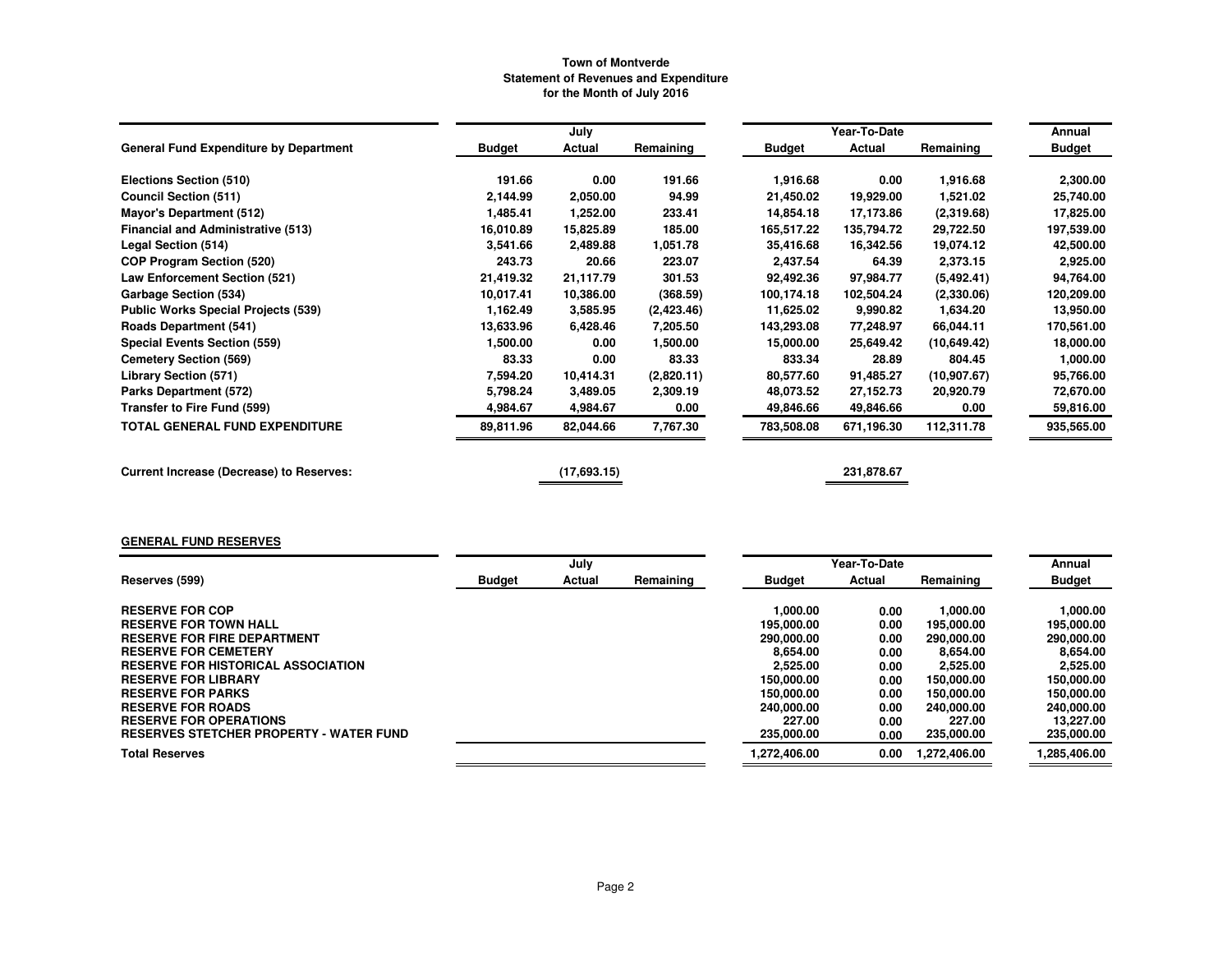## **BANK BALANCES**

|                                                 |              | July         |              | Year-To-Date |              |               |  |  |
|-------------------------------------------------|--------------|--------------|--------------|--------------|--------------|---------------|--|--|
| <b>BANK BALANCES - Per Balance Sheet</b>        | Opening      | Debit/Credit | Closing      | Opening      | Debit/Credit | Closing       |  |  |
| <b>Operating Account</b>                        | (1,302.92)   | 22,040.56    | 20.737.64    | 83.875.26    | (63, 137.62) | 20,737.64     |  |  |
| <b>Money Market account</b>                     | 1,321,068.84 | 2,632.71     | 1,323,701.55 | 1,033,473.69 | 290.227.86   | 323,701.55. ا |  |  |
| <b>Deposit Account - Water Account Deposits</b> | 62.667.41    | 1.210.00     | 63.877.41    | 59.528.41    | 4.349.00     | 63.877.41     |  |  |
| <b>Library Account</b>                          | 2,015.50     | (20.00)      | 1,995.50     | 2.215.50     | (220.00)     | 1,995.50      |  |  |
| <b>Investment Account</b>                       | 276.564.69   | (1, 104.04)  | 275.460.65   | 276,564.69   | 0.00         | 276,564.69    |  |  |

# **EXPENDITURE BREAKDOWN BY DEPARTMENT**

|                                                     |               | July     |           |               | Year-To-Date |            | Annual        |
|-----------------------------------------------------|---------------|----------|-----------|---------------|--------------|------------|---------------|
| Elections Section (510)                             | <b>Budget</b> | Actual   | Remaining | <b>Budget</b> | Actual       | Remaining  | <b>Budget</b> |
| <b>OPERATING EXPENDITURE</b>                        | 191.66        | 0.00     | 191.66    | 1,916.68      | 0.00         | 1,916.68   | 2,300.00      |
| <b>Total Elections Section Expenditure</b>          | 191.66        | 0.00     | 191.66    | 1,916.68      | 0.00         | 1,916.68   | 2,300.00      |
|                                                     |               | July     |           |               | Year-To-Date |            | Annual        |
| <b>Council Section (511)</b>                        | <b>Budget</b> | Actual   | Remaining | <b>Budget</b> | Actual       | Remaining  | <b>Budget</b> |
| <b>CONTRACTURAL SERVICES (Council Stipends)</b>     | 2,050.00      | 2,050.00 | 0.00      | 20,500.00     | 19,700.00    | 800.00     | 24,600.00     |
| <b>TRAVEL</b>                                       | 8.33          | 0.00     | 8.33      | 83.34         | 0.00         | 83.34      | 100.00        |
| PRINTING AND COPYING                                | 16.66         | 0.00     | 16.66     | 166.68        | 169.00       | (2.32)     | 200.00        |
| SUBSCRIPTIONS, MEMBERSHIP AND TRAINING              | 70.00         | 0.00     | 70.00     | 700.00        | 60.00        | 640.00     | 840.00        |
| <b>Total Council Department Expenditure</b>         | 2,144.99      | 2,050.00 | 94.99     | 21,450.02     | 19,929.00    | 1,521.02   | 25,740.00     |
|                                                     |               | July     |           |               | Year-To-Date |            | Annual        |
| Mayor's Department (512)                            | <b>Budget</b> | Actual   | Remaining | <b>Budget</b> | Actual       | Remaining  | <b>Budget</b> |
| <b>CONTRACTURAL SERVICES (Mayor's Stipend)</b>      | 1,200.00      | 1,200.00 | 0.00      | 12,000.00     | 12,000.00    | 0.00       | 14,400.00     |
| <b>OTHER CURRENT CHARGES (Employee Recognition)</b> | 250.00        | 52.00    | 198.00    | 2,500.00      | 5,173.86     | (2,673.86) | 3,000.00      |
| SUBSCRIPTIONS, MEMBERSHIPS AND TRAINING             | 35.41         | 0.00     | 35.41     | 354.18        | 0.00         | 354.18     | 425.00        |
| <b>Total Mayor's Department Expenditure</b>         | 1,485.41      | 1,252.00 | 233.41    | 14,854.18     | 17,173.86    | (2,319.68) | 17,825.00     |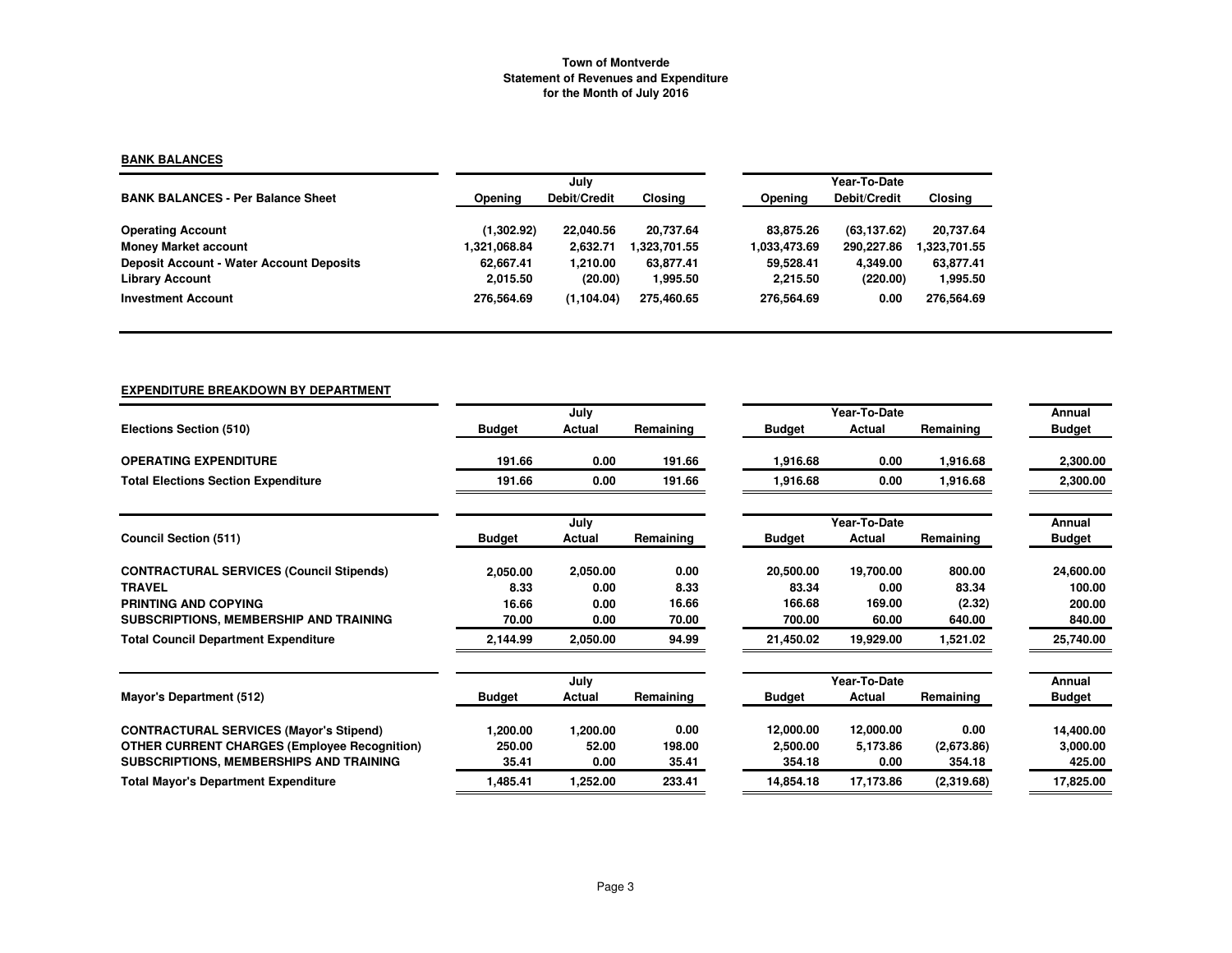|                                                            |               | July          |            |               | Year-To-Date  |             | Annual        |
|------------------------------------------------------------|---------------|---------------|------------|---------------|---------------|-------------|---------------|
| <b>Financial and Administrative Department (513)</b>       | <b>Budget</b> | <b>Actual</b> | Remaining  | <b>Budget</b> | <b>Actual</b> | Remaining   | <b>Budget</b> |
| <b>REGULAR SALARIES &amp; WAGES</b>                        | 3,288.16      | 2,252.00      | 1,036.16   | 32,880.68     | 26,522.71     | 6,357.97    | 39,457.00     |
| <b>HEALTH INSURANCE</b>                                    | 564.75        | 1,142.48      | (577.73)   | 5,647.50      | 6,123.37      | (475.87)    | 6,777.00      |
| <b>RETIREMENT PLAN</b>                                     | 242.33        | 245.25        | (2.92)     | 2,423.34      | 1,953.20      | 470.14      | 2,908.00      |
| <b>FICA MATCHING</b>                                       | 251.50        | 171.76        | 79.74      | 2,515.00      | 2,018.92      | 496.08      | 3,018.00      |
| <b>WORKERS COMPENSATION</b>                                | 12.50         | 0.00          | 12.50      | 125.00        | 206.00        | (81.00)     | 150.00        |
| <b>PROFESSIONAL SERVICES:</b><br><b>Mascotte</b>           |               |               |            |               |               |             |               |
| <b>Planning Consultant</b>                                 | 2,166.67      | 1,147.50      | 1,019.17   | 21,666.70     | 11,621.99     | 10,044.71   | 26,000.00     |
| <b>Engineering (non-project)</b>                           | 5,000.00      | 0.00          | 5,000.00   | 50,000.00     | 22,440.46     | 27,559.54   | 60,000.00     |
| <b>Background Check and Bank Fees</b>                      | 6.25          | 5.63          | 0.62       | 62.50         | 56.34         | 6.16        | 75.00         |
| <b>Municode Services</b>                                   | 83.33         | 0.00          | 83.33      | 833.30        | 6,218.83      | (5, 385.53) | 1,000.00      |
| <b>ACCOUNTING &amp; AUDITING</b>                           | 750.00        | 8,000.00      | (7,250.00) | 7,500.00      | 8,000.00      | (500.00)    | 9,000.00      |
| <b>CONTRACTUAL SERVICES:</b>                               |               |               |            |               |               |             |               |
| <b>Consulting Fees</b>                                     | 300.00        | 1,125.00      | (825.00)   | 3,000.00      | 5,350.00      | (2,350.00)  | 3,600.00      |
| <b>Janitorial Services</b>                                 | 125.00        | 127.68        | (2.68)     | 1,250.00      | 1,156.65      | 93.35       | 1,500.00      |
| <b>Internet Domain</b>                                     | 18.33         | 51.78         | (33.45)    | 183.34        | 257.12        | (73.78)     | 220.00        |
| <b>TRAVEL</b>                                              | 16.66         | 0.00          | 16.66      | 166.68        | 506.79        | (340.11)    | 200.00        |
| <b>TELEPHONE &amp; CABLE INTERNET SERVICE</b>              | 441.66        | 492.79        | (51.13)    | 4,416.68      | 4,901.65      | (484.97)    | 5,300.00      |
| <b>POSTAGE &amp; FREIGHT</b>                               | 239.16        | 0.00          | 239.16     | 2,391.68      | 2,521.17      | (129.49)    | 2,870.00      |
| <b>UTILITIES</b>                                           | 441.66        | 454.31        | (12.65)    | 4,416.68      | 3,809.53      | 607.15      | 5,300.00      |
| <b>RENTALS &amp; LEASES</b>                                | 179.16        | 195.12        | (15.96)    | 1,791.68      | 1,988.49      | (196.81)    | 2,150.00      |
| <b>INSURANCE</b>                                           | 30.46         | 0.00          | 30.46      | 5,713.08      | 5,408.48      | 304.60      | 5,774.00      |
| <b>REPAIR &amp; MAINTENANCE:</b>                           |               |               |            |               |               |             |               |
| <b>USTI Software Maintenance Contract</b>                  | 220.83        | 0.00          | 220.83     | 2,208.30      | 2,307.50      | (99.20)     | 2,650.00      |
| <b>Pest Control/Termite Protection</b>                     | 47.50         | 0.00          | 47.50      | 475.00        | 538.12        | (63.12)     | 570.00        |
| <b>Alarm System</b>                                        | 96.67         | 49.43         | 47.24      | 966.70        | 892.10        | 74.60       | 1,160.00      |
| <b>Fire Equipment Inspections</b>                          | 12.50         | 0.00          | 12.50      | 125.00        | 52.00         | 73.00       | 150.00        |
| <b>Computer Maintenance</b>                                | 83.33         | 0.00          | 83.33      | 833.30        | 620.00        | 213.30      | 1,000.00      |
| <b>Repairs to Buildings</b>                                | 150.00        | 0.00          | 150.00     | 1,500.00      | 1,099.23      | 400.77      | 1,800.00      |
| <b>Renovation of Auditorium</b>                            | 416.67        | 0.00          | 416.67     | 4,166.70      | 5,391.03      | (1, 224.33) | 5,000.00      |
| <b>S.I.R.E Software Maintenance</b>                        | 0.00          | 0.00          | 0.00       | 0.00          | 1,130.20      | (1, 130.20) | 0.00          |
| <b>PRINTING &amp; COPYING</b>                              | 158.33        | 152.50        | 5.83       | 1,583.34      | 1,199.45      | 383.89      | 1,900.00      |
| <b>OTHER CHARGES - Town Hall Exp. &amp; Recording Fees</b> | 50.00         | 102.66        | (52.66)    | 500.00        | 4,000.38      | (3,500.38)  | 600.00        |
| <b>OFFICE SUPPLIES</b>                                     | 83.33         | 0.00          | 83.33      | 833.34        | 124.68        | 708.66      | 1,000.00      |
| <b>OPERATING SUPPLIES - Janitorial Supplies</b>            | 108.33        | 0.00          | 108.33     | 1,083.34      | 1,556.10      | (472.76)    | 1,300.00      |
| SUBSCRIPTIONS, MEMBERSHIPS, & TRAINING                     | 71.66         | 110.00        | (38.34)    | 716.68        | 1,883.68      | (1, 167.00) | 860.00        |
| <b>CAPITAL OUTLAY - Assisted Listening Device</b>          | 287.50        | 0.00          | 287.50     | 2,875.00      | 3,938.55      | (1,063.55)  | 3,450.00      |
| <b>GRANTS AND AIDS</b>                                     | 66.66         | 0.00          | 66.66      | 666.68        | 0.00          | 666.68      | 800.00        |
| <b>Total Financial &amp; Admin Expenditure</b>             | 16,010.89     | 15,825.89     | 185.00     | 165.517.22    | 135,794.72    | 29,722.50   | 197,539.00    |

*Highlights:*

**Fees incurred for Planning Consultant for review of permit applications, site plans, variances, etc are reimbursed to the Town by the applicant**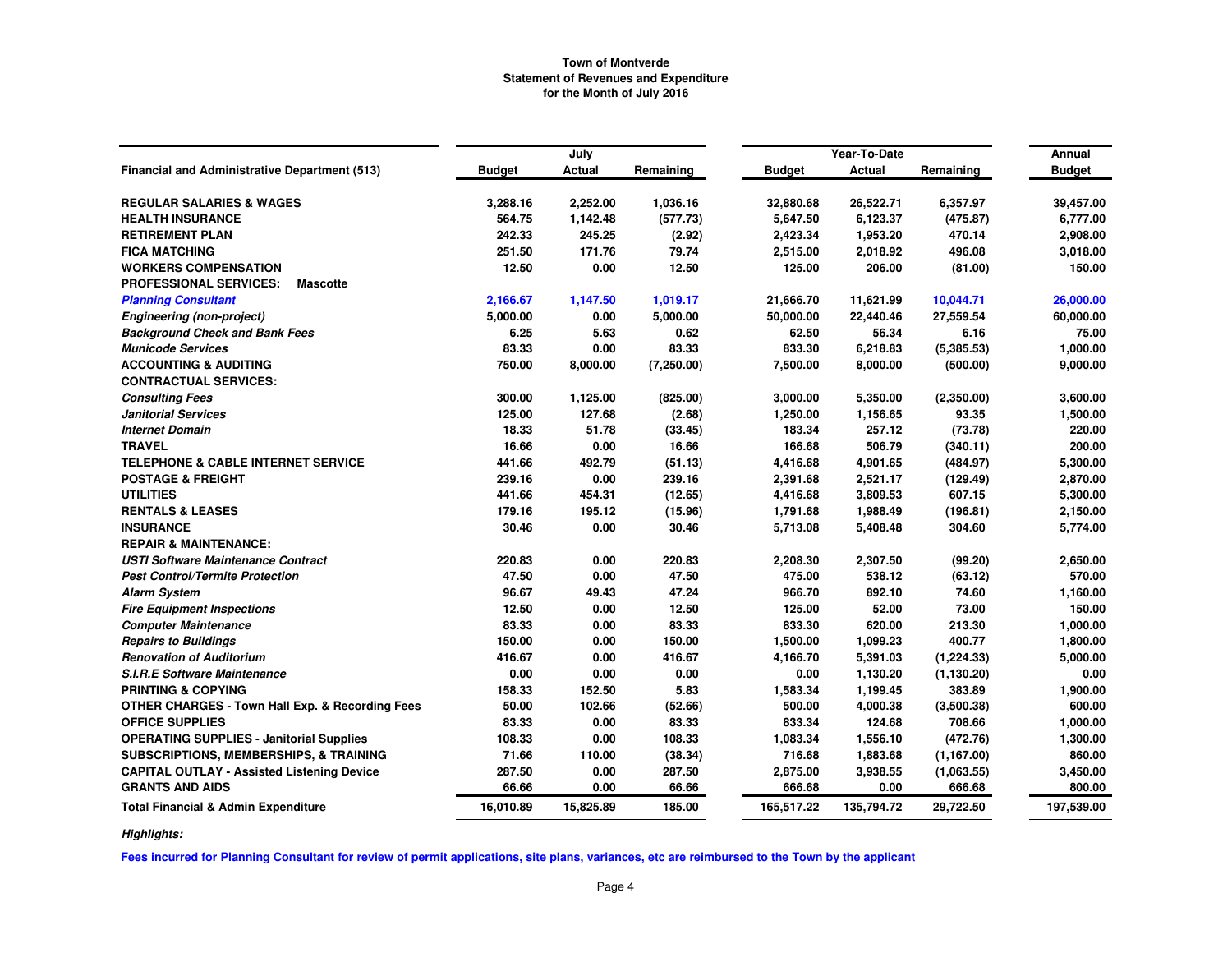|                                                        |               | July      |             |               | Year-To-Date |            |               |
|--------------------------------------------------------|---------------|-----------|-------------|---------------|--------------|------------|---------------|
|                                                        |               |           |             |               |              |            | Annual        |
| Legal Section (514)                                    | <b>Budget</b> | Actual    | Remaining   | <b>Budget</b> | Actual       | Remaining  | <b>Budget</b> |
| PROFESSIONAL SERVICES - Legal Councel                  | 3,250.00      | 1,773.00  | 1,477.00    | 32,500.00     | 14.073.31    | 18,426.69  | 39,000.00     |
| <b>LEGAL ADVERTS</b>                                   | 291.66        | 716.88    | (425.22)    | 2,916.68      | 2,269.25     | 647.43     | 3,500.00      |
| <b>Total Legal Section Expenditure</b>                 | 3,541.66      | 2,489.88  | 1,051.78    | 35,416.68     | 16,342.56    | 19,074.12  | 42,500.00     |
|                                                        |               | July      |             |               | Year-To-Date |            | Annual        |
| COP Program Section (520)                              | <b>Budget</b> | Actual    | Remaining   | <b>Budget</b> | Actual       | Remaining  | <b>Budget</b> |
| <b>TELEPHONE</b>                                       | 10.41         | 0.66      | 9.75        | 104.18        | 2.20         | 101.98     | 125.00        |
| <b>REPAIR &amp; MAINTENANCE</b>                        | 166.66        | 0.00      | 166.66      | 1,666.68      | 0.00         | 1,666.68   | 2,000.00      |
| <b>FUEL</b>                                            | 66.66         | 20.00     | 46.66       | 666.68        | 62.19        | 604.49     | 800.00        |
| <b>Total COP Program Expenditure</b>                   | 243.73        | 20.66     | 223.07      | 2,437.54      | 64.39        | 2,373.15   | 2,925.00      |
|                                                        |               | July      |             |               | Year-To-Date |            | Annual        |
| <b>Law Enforcement Section (521)</b>                   | <b>Budget</b> | Actual    | Remaining   | <b>Budget</b> | Actual       | Remaining  | <b>Budget</b> |
| <b>LAKE COUNTY SHERIFF'S CONTRACT Paid Quarterly</b>   | 20,283.50     | 20,283.27 | 0.23        | 81,134.00     | 81,133.11    | 0.89       | 81,134.00     |
| <b>FUNDS FOR EXTRA DETAILS</b>                         | 1,000.00      | 596.00    | 404.00      | 10,000.00     | 15,326.89    | (5,326.89) | 12,000.00     |
| <b>TELEPHONE</b>                                       | 88.33         | 87.94     | 0.39        | 883.34        | 894.75       | (11.41)    | 1,060.00      |
| <b>UTILITIES - Electricity</b>                         | 30.83         | 57.09     | (26.26)     | 308.34        | 363.89       | (55.55)    | 370.00        |
| REPAIR & MAINTENANCE - Pest, Off Supp & Fire Ex. Insp. | 16.66         | 93.49     | (76.83)     | 166.68        | 266.13       | (99.45)    | 200.00        |
| <b>Total Law Enforcement Expenditure</b>               | 21,419.32     | 21,117.79 | 301.53      | 92,492.36     | 97,984.77    | (5,492.41) | 94,764.00     |
|                                                        |               | July      |             |               | Year-To-Date |            | Annual        |
| Garbage Section (534)                                  | <b>Budget</b> | Actual    | Remaining   | <b>Budget</b> | Actual       | Remaining  | <b>Budget</b> |
| <b>CONTRACTUAL SERVICES</b>                            | 10,017.41     | 10,386.00 | (368.59)    | 100,174.18    | 102,504.24   | (2,330.06) | 120,209.00    |
| <b>Total Garbage Section Expenditure</b>               | 10,017.41     | 10,386.00 | (368.59)    | 100,174.18    | 102,504.24   | (2,330.06) | 120,209.00    |
|                                                        |               |           |             |               |              |            |               |
|                                                        |               | July      |             |               | Year-To-Date |            | Annual        |
| <b>Public Works General Projects (539)</b>             | <b>Budget</b> | Actual    | Remaining   | <b>Budget</b> | Actual       | Remaining  | <b>Budget</b> |
| <b>REPAIRS AND MAINTENANCE</b>                         | 208.33        | 2,946.37  | (2,738.04)  | 2,083.34      | 3,883.41     | (1,800.07) | 2,500.00      |
| <b>LAKE FLORENCE ELECTRICITY</b>                       | 750.00        | 582.48    | 167.52      | 7,500.00      | 4,888.09     | 2,611.91   | 9,000.00      |
| <b>ELECTRICITY AT PW BUILDING</b>                      | 41.66         | 57.10     | (15.44)     | 416.68        | 363.86       | 52.82      | 500.00        |
| <b>LANDSCAPING AT PW BUILDING</b>                      | 100.00        | 0.00      | 100.00      | 1,000.00      | 0.00         | 1,000.00   | 1,200.00      |
| <b>OPERATING SUPPLIES</b>                              | 62.50         | 0.00      | 62.50       | 625.00        | 855.46       | (230.46)   | 750.00        |
| <b>Total Public Works General Projects</b>             | 1,162.49      | 3,585.95  | (2, 423.46) | 11,625.02     | 9,990.82     | 1.634.20   | 13,950.00     |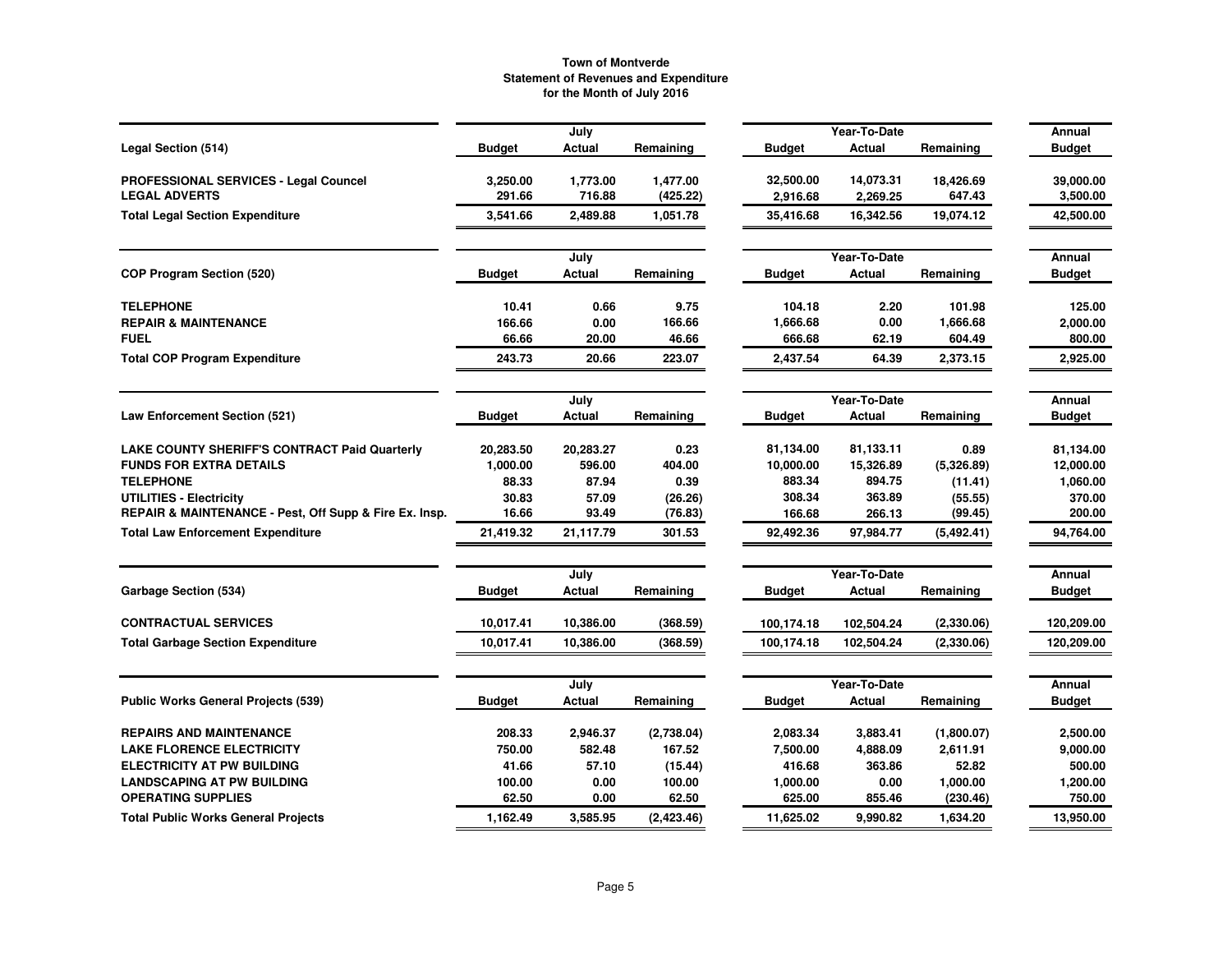|                                                       |               | July     |           |               | Year-To-Date  |             | Annual        |
|-------------------------------------------------------|---------------|----------|-----------|---------------|---------------|-------------|---------------|
| <b>Roads Department (541)</b>                         | <b>Budget</b> | Actual   | Remaining | <b>Budget</b> | Actual        | Remaining   | <b>Budget</b> |
| <b>REGULAR SALARIES &amp; WAGES</b>                   | 2,245.66      | 2,088.02 | 157.64    | 22,455.68     | 24,022.73     | (1,567.05)  | 26,947.00     |
| <b>HEALTH INSURANCE</b>                               | 316.66        | 0.00     | 316.66    | 3,166.68      | 0.00          | 3,166.68    | 3,800.00      |
| <b>RETIREMENT PLAN</b>                                | 165.50        | 228.49   | (62.99)   | 1,655.00      | 1,758.98      | (103.98)    | 1,986.00      |
| <b>UNIFORMS &amp; CLOTHING</b>                        | 20.83         | 0.00     | 20.83     | 208.34        | 126.44        | 81.90       | 250.00        |
| <b>FICA MATCHING</b>                                  | 171.83        | 159.74   | 12.09     | 1,718.34      | 1,837.80      | (119.46)    | 2,062.00      |
| <b>WORKERS COMPENSATION</b>                           | 133.33        | 0.00     | 133.33    | 1,333.34      | 1,496.00      | (162.66)    | 1,600.00      |
| PROFESSIONAL SERVICES - Engineering                   | 416.66        | 0.00     | 416.66    | 4,166.68      | 149.28        | 4,017.40    | 5,000.00      |
| <b>CONTRACTUAL SERVICES - Removal of Trees, Lowry</b> | 1,041.66      | 0.00     | 1,041.66  | 10,416.68     | 4,256.00      | 6,160.68    | 12,500.00     |
| <b>TELEPHONE</b>                                      | 4.16          | 0.00     | 4.16      | 41.68         | 0.00          | 41.68       | 50.00         |
| UTILITIES:                                            |               |          |           |               | 0.00          |             |               |
| <b>Street Lighting - Power</b>                        | 1,272.08      | 950.93   | 321.15    | 12,720.84     | 9,440.97      | 3,279.87    | 15,265.00     |
| <b>Street Lighting - Equipment Rental &amp; Lease</b> | 2,304.16      | 1,991.28 | 312.88    | 23,041.68     | 19,672.89     | 3,368.79    | 27,650.00     |
| <b>INSURANCE</b>                                      | 28.94         | 0.00     | 28.94     | 7,243.12      | 6,953.76      | 289.36      | 7,301.00      |
| <b>REPAIR AND MAINTENANCE - Truck Service</b>         | 791.66        | 0.00     | 791.66    | 7,916.68      | 479.76        | 7,436.92    | 9,500.00      |
| <b>OPERATING SUPPLIES</b>                             | 50.00         | 0.00     | 50.00     | 500.00        | 633.01        | (133.01)    | 600.00        |
| <b>FUEL</b>                                           | 20.83         | 0.00     | 20.83     | 208.34        | 84.30         | 124.04      | 250.00        |
| <b>ROAD MATERIALS &amp; SUPPLIES</b>                  | 650.00        | 1,010.00 | (360.00)  | 6,500.00      | 5,871.05      | 628.95      | 7,800.00      |
| <b>INFRASTRUCTURE - Road Repair</b>                   | 3,750.00      | 0.00     | 3,750.00  | 37,500.00     | 0.00          | 37,500.00   | 45,000.00     |
| <b>AID TO GOVERNMENT AGENCIES - Grants</b>            | 250.00        | 0.00     | 250.00    | 2,500.00      | 466.00        | 2,034.00    | 3,000.00      |
| <b>Total Roads Department</b>                         | 13.633.96     | 6,428.46 | 7,205.50  | 143.293.08    | 77,248.97     | 66,044.11   | 170,561.00    |
|                                                       |               | July     |           |               | Year-To-Date  |             | Annual        |
| <b>Special Events Section (559)</b>                   | <b>Budget</b> | Actual   | Remaining | <b>Budget</b> | <b>Actual</b> | Remaining   | <b>Budget</b> |
| <b>MONTVERDE DAY &amp; CONCERTS IN THE PARK</b>       | 1.500.00      | 0.00     | 1,500.00  | 15,000.00     | 25,649.42     | (10,649.42) | 18,000.00     |
| <b>Total Special Events Section Expenditure</b>       | 1,500.00      | 0.00     | 1,500.00  | 15,000.00     | 25,649.42     | (10,649.42) | 18,000.00     |
|                                                       |               | July     |           |               | Year-To-Date  |             | Annual        |
| <b>Cemetery Section (569)</b>                         | <b>Budget</b> | Actual   | Remaining | <b>Budget</b> | <b>Actual</b> | Remaining   | <b>Budget</b> |
|                                                       |               |          |           |               |               |             |               |
| <b>REPAIR &amp; MAINTENANCE</b>                       | 83.33         | 0.00     | 83.33     | 833.34        | 28.89         | 804.45      | 1,000.00      |
| <b>Total Cemetery Section Expenditure</b>             | 83.33         | 0.00     | 83.33     | 833.34        | 28.89         | 804.45      | 1,000.00      |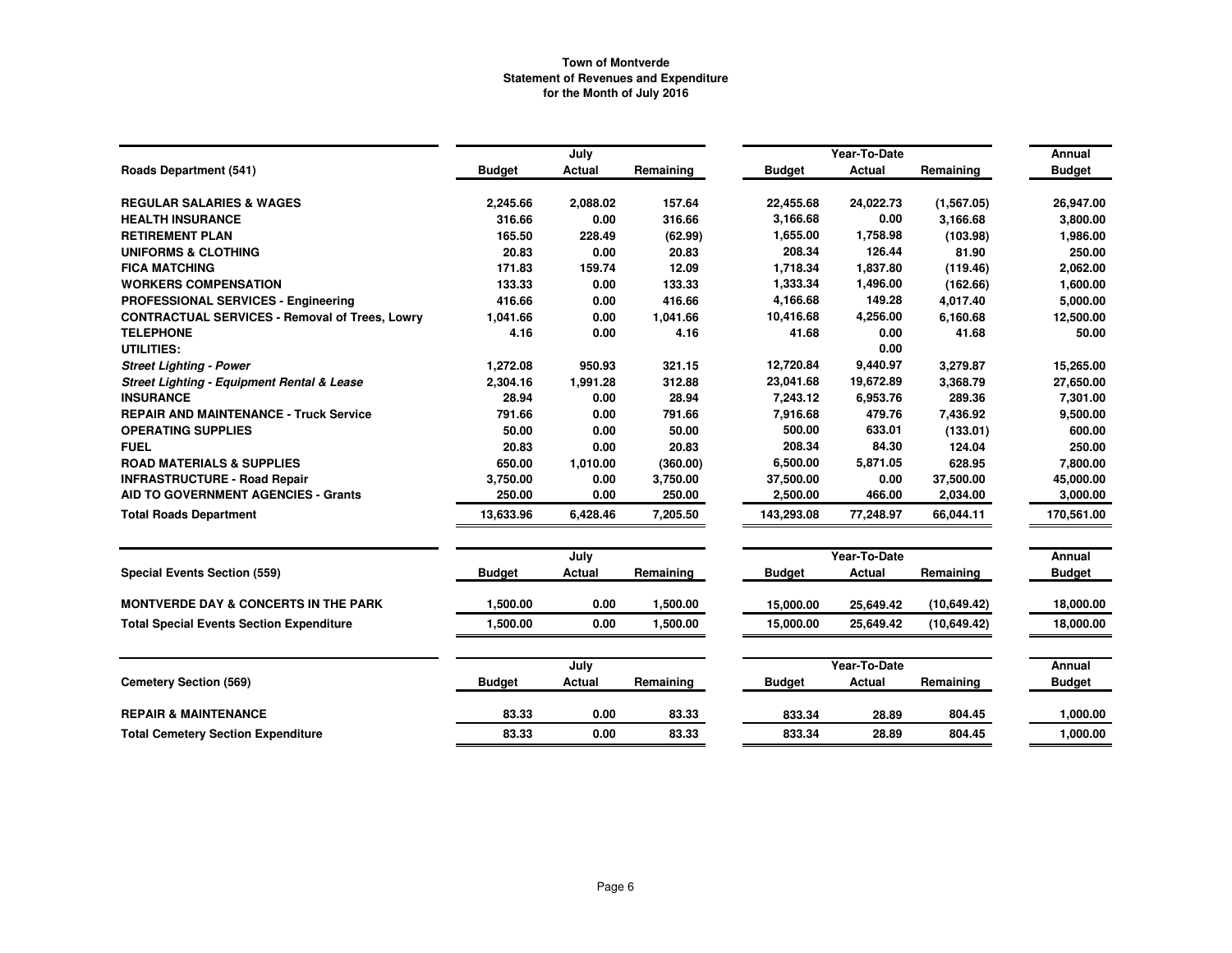|                                                   |               | July          |             |               | Year-To-Date  |              | Annual        |
|---------------------------------------------------|---------------|---------------|-------------|---------------|---------------|--------------|---------------|
| <b>Library Department (571)</b>                   | <b>Budget</b> | <b>Actual</b> | Remaining   | <b>Budget</b> | <b>Actual</b> | Remaining    | <b>Budget</b> |
| <b>REGULAR SALARIES &amp; WAGES</b>               | 3,913.00      | 3,943.24      | (30.24)     | 39,129.00     | 43,685.68     | (4,556.68)   | 46,955.00     |
| <b>HEALTH INSURANCE</b>                           | 1,085.50      | 2,191.48      | (1, 105.98) | 10,855.00     | 11,749.44     | (894.44)     | 13,026.00     |
| <b>RETIREMENT PLAN</b>                            | 288.41        | 393.90        | (105.49)    | 2,884.18      | 3,093.72      | (209.54)     | 3,461.00      |
| <b>FICA MATCHING</b>                              | 299.33        | 300.05        | (0.72)      | 2,993.34      | 3,260.09      | (266.75)     | 3,592.00      |
| <b>WORKERS COMPENSATION</b>                       | 16.66         | 0.00          | 16.66       | 166.68        | 130.00        | 36.68        | 200.00        |
| <b>CONTRACTUAL SERVICES:</b>                      |               |               |             |               |               |              |               |
| <b>Collection Service for Library Fines</b>       | 8.33          | 0.00          | 8.33        | 83.30         | 0.00          | 83.30        | 100.00        |
| <b>Special Program Speakers</b>                   | 66.67         | 0.00          | 66.67       | 666.70        | 0.00          | 666.70       | 800.00        |
| <b>Cleaning Services</b>                          | 125.00        | 127.67        | (2.67)      | 1,250.00      | 1,106.23      | 143.77       | 1,500.00      |
| <b>TRAVEL</b>                                     | 16.66         | 0.00          | 16.66       | 166.68        | 0.00          | 166.68       | 200.00        |
| <b>TELEPHONE</b>                                  | 600.00        | 1,862.27      | (1, 262.27) | 6,000.00      | 14,392.75     | (8.392.75)   | 7,200.00      |
| <b>POSTAGE &amp; FREIGHT</b>                      | 16.66         | 0.00          | 16.66       | 166.68        | 0.00          | 166.68       | 200.00        |
| <b>UTILITIES</b>                                  | 358.33        | 618.88        | (260.55)    | 3,583.34      | 3,800.41      | (217.07)     | 4,300.00      |
| <b>INSURANCE</b>                                  | 19.26         | 0.00          | 19.26       | 4,828.48      | 4,635.84      | 192.64       | 4,867.00      |
| <b>REPAIR &amp; MAINTENANCE:</b>                  |               |               |             |               |               |              |               |
| <b>Pest Control</b>                               | 20.83         | 0.00          | 20.83       | 208.30        | 0.00          | 208.30       | 250.00        |
| <b>General Repairs and Maintenance</b>            | 166.67        | 0.00          | 166.67      | 1,666.70      | 1,399.10      | 267.60       | 2,000.00      |
| <b>Alarm System Fees</b>                          | 30.42         | 394.56        | (364.14)    | 304.20        | 394.56        | (90.36)      | 365.00        |
| <b>Fire Extinguisher Inspection</b>               | 8.33          | 0.00          | 8.33        | 83.30         | 38.00         | 45.30        | 100.00        |
| PROMOTIONAL ACTIVITIES                            | 58.33         | 34.82         | 23.51       | 583.34        | 546.50        | 36.84        | 700.00        |
| OTHER CURRENT CHARGES AND OBLIGATIONS             | 66.66         | 282.23        | (215.57)    | 666.68        | 870.23        | (203.55)     | 800.00        |
| <b>OFFICE SUPPLIES</b>                            | 83.33         | 0.00          | 83.33       | 833.34        | 718.99        | 114.35       | 1,000.00      |
| <b>OPERATING SUPPLIES</b>                         | 33.33         | 0.00          | 33.33       | 333.34        | 316.68        | 16.66        | 400.00        |
| <b>SUBSCRIPTIONS, MEMBERSHIPS, &amp; TRAINING</b> | 20.83         | 0.00          | 20.83       | 208.34        | 0.00          | 208.34       | 250.00        |
| <b>MACHINERY AND EQUIPMENT</b>                    | 0.00          | 0.00          | 0.00        | 0.00          | 89.00         | (89.00)      | 0.00          |
| <b>LIBRARY BOOKS AND MATERIALS</b>                | 291.66        | 265.21        | 26.45       | 2,916.68      | 1,258.05      | 1,658.63     | 3,500.00      |
| <b>Total Library Department Expenditure</b>       | 7,594.20      | 10,414.31     | (2,820.11)  | 80,577.60     | 91,485.27     | (10, 907.67) | 95,766.00     |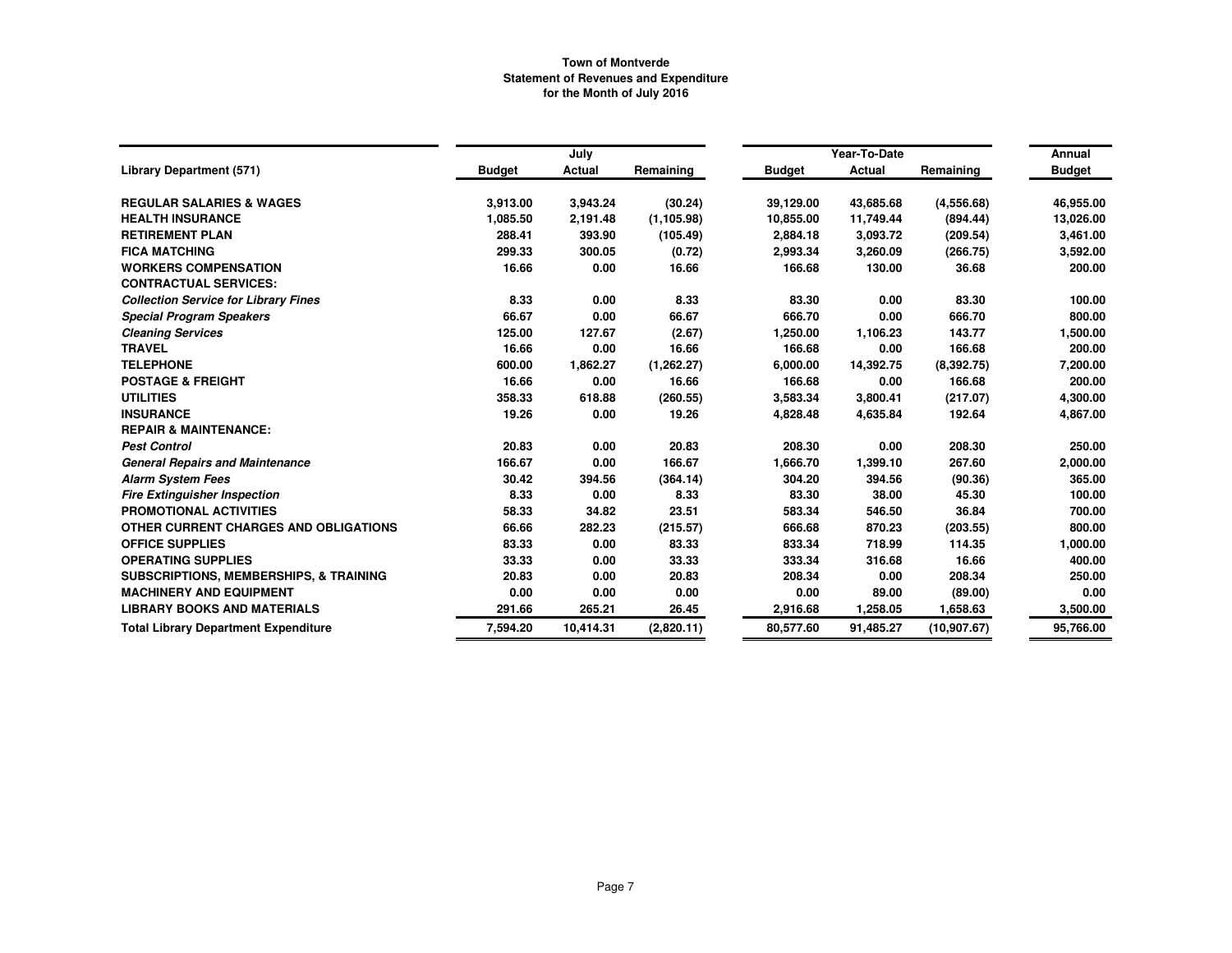|                                                |               | July     |           |               | Year-To-Date |           | Annual        |
|------------------------------------------------|---------------|----------|-----------|---------------|--------------|-----------|---------------|
| Parks Department (572)                         | <b>Budget</b> | Actual   | Remaining | <b>Budget</b> | Actual       | Remaining | <b>Budget</b> |
| <b>PROFESSIONAL SERVICES</b>                   | 416.66        | 0.00     | 416.66    | 4,166.68      | 0.00         | 4,166.68  | 5,000.00      |
| <b>CONTRACTUAL SERVICES:</b>                   |               |          |           |               |              |           |               |
| <b>Tree Removal in Parks</b>                   | 166.66        | 0.00     | 166.66    | 1,666.61      | 0.00         | 1,666.61  | 2,000.00      |
| Janitorial Services at the Community Building  | 183.33        | 127.66   | 55.67     | 1,833.30      | 2,096.61     | (263.31)  | 2,200.00      |
| <b>TELEPHONE &amp; INTERNET</b>                | 122.91        | 148.26   | (25.35)   | 1,229.24      | 1,537.64     | (308.40)  | 1,475.00      |
| <b>UTILITIES - Electric &amp; Gas</b>          | 345.83        | 193.20   | 152.63    | 3.458.34      | 2,730.72     | 727.62    | 4,150.00      |
| <b>RENTALS &amp; LEASES</b>                    | 16.66         | 0.00     | 16.66     | 166.74        | 1.35         | 165.39    | 200.00        |
| <b>INSURANCE</b>                               | 12.87         | 0.00     | 12.87     | 3,219.26      | 3,090.56     | 128.70    | 3,245.00      |
| <b>REPAIR &amp; MAINTENANCE:</b>               |               |          |           |               |              |           |               |
| <b>Pest Control</b>                            | 50.00         | 50.00    | 0.00      | 500.00        | 780.76       | (280.76)  | 600.00        |
| <b>Clearing of Lakes</b>                       | 54.16         | 0.00     | 54.16     | 541.66        | 0.00         | 541.66    | 650.00        |
| <b>Tree Trimming</b>                           | 166.66        | 0.00     | 166.66    | 1.666.61      | 0.00         | 1,666.61  | 2,000.00      |
| <b>Fire Extinguisher Inspection</b>            | 16.66         | 0.00     | 16.66     | 166.61        | 14.00        | 152.61    | 200.00        |
| <b>Maintenance of Vehicles</b>                 | 133.33        | 0.00     | 133.33    | 1,333.30      | 949.74       | 383.56    | 1,600.00      |
| <b>Repairs to Community Building</b>           | 150.00        | 0.00     | 150.00    | 1,500.00      | 1,062.12     | 437.88    | 1,800.00      |
| <b>Maintainance of Parks</b>                   | 125.00        | 101.54   | 23.46     | 1,250.00      | 1,495.53     | (245.53)  | 1,500.00      |
| <b>Mowing</b>                                  | 2,583.36      | 2,800.00 | (216.64)  | 12,833.41     | 11,783.96    | 1,049.45  | 31,000.00     |
| <b>OTHER CURRENT CHARGES &amp; OBLIGATIONS</b> | 4.16          | 0.00     | 4.16      | 41.74         | 14.36        | 27.38     | 50.00         |
| <b>OPERATING SUPPLIES</b>                      | 166.66        | 0.00     | 166.66    | 1,666.68      | 492.44       | 1,174.24  | 2,000.00      |
| <b>FUEL</b>                                    | 250.00        | 68.39    | 181.61    | 2,500.00      | 1,102.94     | 1,397.06  | 3,000.00      |
| <b>CAPITAL OUTLAY - Truskett Park</b>          | 833.33        | 0.00     | 833.33    | 8,333.34      | 0.00         | 8,333.34  | 10,000.00     |
| <b>Total Parks Department</b>                  | 5,798.24      | 3.489.05 | 2,309.19  | 48.073.52     | 27,152.73    | 20,920.79 | 72,670.00     |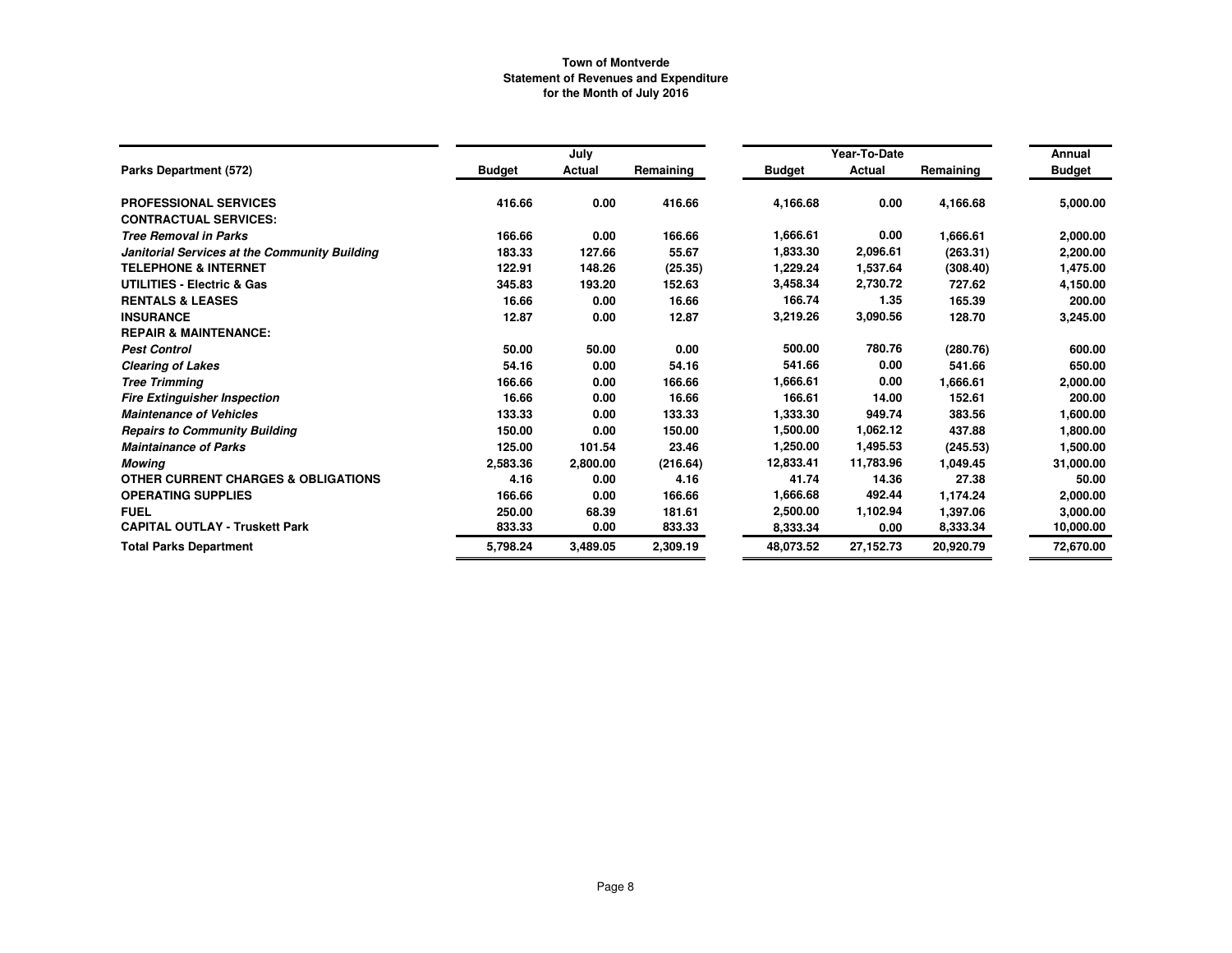### **WATER DEPARTMENT**

|                                      | July          |           |           |               | Annual     |           |               |
|--------------------------------------|---------------|-----------|-----------|---------------|------------|-----------|---------------|
| <b>Water Fund Revenues</b>           | <b>Budget</b> | Actual    | Remaining | <b>Budget</b> | Actual     | Remaining | <b>Budget</b> |
| <b>WATER SERVICE CHARGES</b>         | 23.583.33     | 30,983.59 | 400.26    | 235.833.34    | 243.824.63 | 7.991.29  | 283,000.00    |
| <b>CONNECTION/DISCONNECTION FEES</b> | 250.00        | 493.50    | 243.50    | 2,500.00      | 3,880.66   | 380.66    | 3,000.00      |
| <b>INTEREST EARNINGS</b>             | 116.66        | 133.91    | 17.25     | 1,166.68      | 1,282.90   | 116.22    | 1,400.00      |
| <b>REVENUE OTHER SOURCES</b>         | 0.00          | 0.00      | 0.00      | 0.00          | 287.13     | 287.13    | 0.00          |
| <b>Total Water Fund Revenues</b>     | 23.949.99     | 31.611.00 | 7.661.01  | 239,500.02    | 249.275.32 | 9,775.30  | 287,400.00    |

|                                               |               | July     |            |               | Year-To-Date |            | Annual        |
|-----------------------------------------------|---------------|----------|------------|---------------|--------------|------------|---------------|
| <b>Water Fund Expenditure (533)</b>           | <b>Budget</b> | Actual   | Remaining  | <b>Budget</b> | Actual       | Remaining  | <b>Budget</b> |
| <b>REGULAR SALARIES &amp; WAGES</b>           | 9,591.83      | 8,979.71 | 612.12     | 95,918.34     | 103,403.95   | (7,485.61) | 115,102.00    |
| <b>HEALTH INSURANCE</b>                       | 1,563.41      | 3,381.10 | (1,817.69) | 15,634.18     | 18,425.24    | (2,791.06) | 18,761.00     |
| <b>RETIREMENT PLAN</b>                        | 706.91        | 994.26   | (287.35)   | 7,069.18      | 7,299.80     | (230.62)   | 8,483.00      |
| UNIFORMS & CLOTHINGS                          | 41.66         | 0.00     | 41.66      | 416.68        | 126.43       | 290.25     | 500.00        |
| <b>FICA MATCHING</b>                          | 733.75        | 683.00   | 50.75      | 7,337.50      | 7,862.74     | (525.24)   | 8,805.00      |
| <b>WORKERS COMPENSATION</b>                   | 208.33        | 0.00     | 208.33     | 2,083.34      | 2,206.00     | (122.66)   | 2,500.00      |
| <b>PROFESSIONAL SERVICES:</b>                 |               |          |            |               |              |            |               |
| <b>Engineering Services - As Necessary</b>    | 833.33        | 0.00     | 833.33     | 8,333.34      | 2,080.61     | 6,252.73   | 10,000.00     |
| <b>Bank Fees</b>                              | 41.67         | 333.30   | (291.63)   | 416.73        | 3,227.93     | (2,811.20) | 500.00        |
| <b>Annual Consumer Confidence Report</b>      | 16.66         | 0.00     | 16.66      | 166.61        | 0.00         | 166.61     | 200.00        |
| <b>ACCOUNTING &amp; AUDITING</b>              | 791.66        | 8,000.00 | (7,208.34) | 7,916.68      | 8,692.68     | (776.00)   | 9,500.00      |
| <b>CONTRACTUAL SERVICES:</b>                  |               |          |            |               |              |            |               |
| <b>Well/Water Testing - Plant Technicians</b> | 741.67        | 750.00   | (8.33)     | 7,416.77      | 6,150.00     | 1,266.77   | 8,900.00      |
| <b>Digging for Water Lines</b>                | 16.66         | 0.00     | 16.66      | 166.61        | 188.27       | (21.66)    | 200.00        |
| <b>Software Payments</b>                      | 33.33         | 45.85    | (12.52)    | 333.30        | 405.86       | (72.56)    | 400.00        |
| <b>TRAVEL</b>                                 | 200.00        | 0.00     | 200.00     | 2,000.00      | 0.00         | 2,000.00   | 2,400.00      |
| <b>TELEPHONE</b>                              | 250.00        | 234.64   | 15.36      | 2,500.00      | 2,500.92     | (0.92)     | 3,000.00      |
| <b>POSTAGE &amp; FREIGHT</b>                  | 300.00        | 0.00     | 300.00     | 3,000.00      | 2,459.50     | 540.50     | 3,600.00      |
| <b>UTILITIES</b>                              | 1,365.00      | 1,281.14 | 83.86      | 13,650.00     | 11,707.80    | 1,942.20   | 16,380.00     |
| <b>RENTALS &amp; LEASES - Copier Machine</b>  | 175.00        | 195.11   | (20.11)    | 1,750.00      | 1,988.43     | (238.43)   | 2,100.00      |
| <b>INSURANCE</b>                              | 40.17         | 0.00     | 40.17      | 10.059.66     | 9,658.00     | 401.66     | 10,140.00     |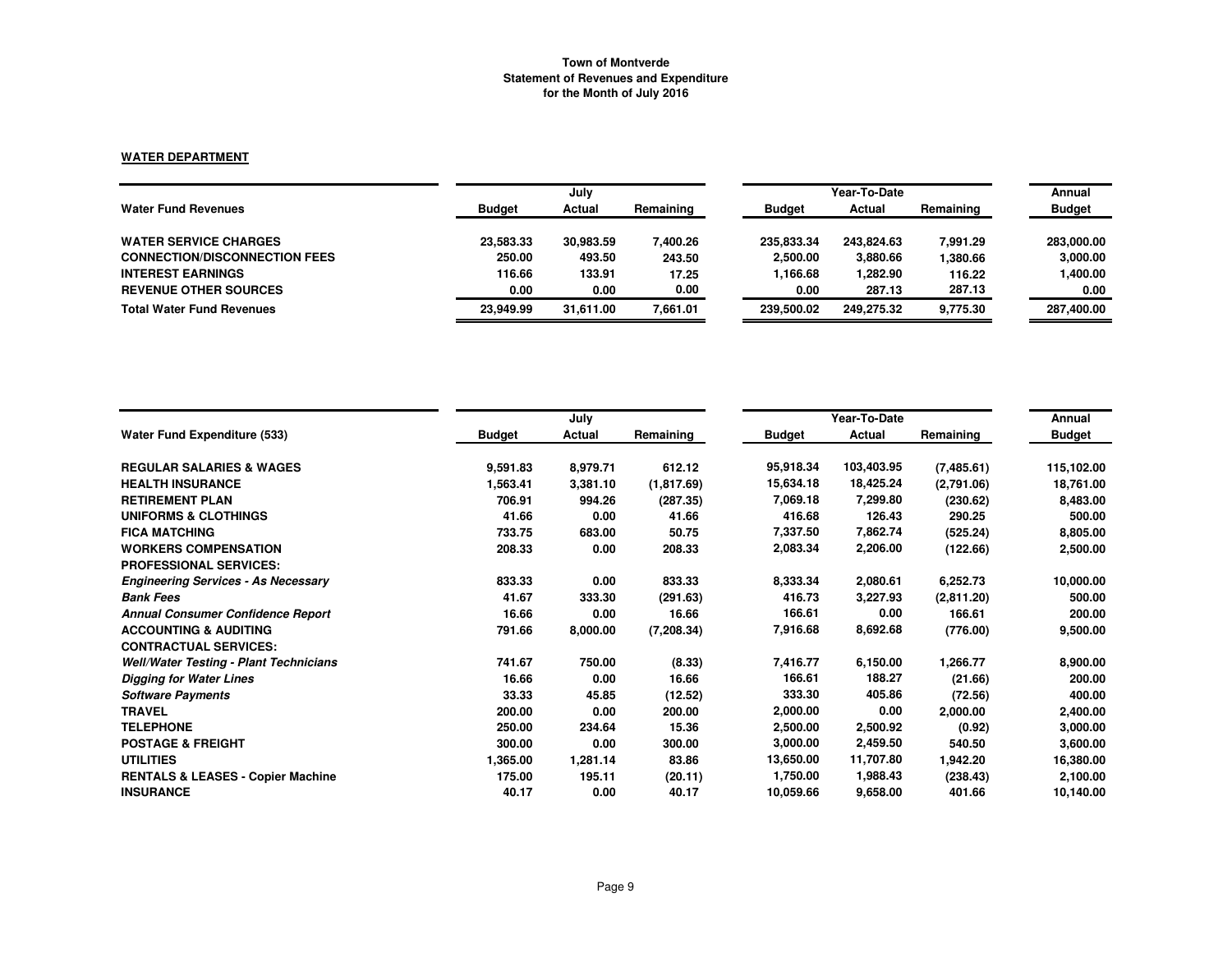| <b>REPAIR &amp; MAINTENANCE:</b>                  |           |           |            |            |            |            |            |
|---------------------------------------------------|-----------|-----------|------------|------------|------------|------------|------------|
| <b>Pest Control</b>                               | 14.58     | 0.00      | 14.58      | 145.80     | 11.00      | 134.80     | 175.00     |
| <b>Well, Water Main Repairs</b>                   | 353.17    | 11.00     | 342.17     | 3,531.77   | 2,475.13   | 1,056.64   | 4,238.00   |
| Software Maintenance - EZ Route, USTI             | 275.00    | 0.00      | 275.00     | 2,750.00   | 3,095.50   | (345.50)   | 3,300.00   |
| <b>Water Tank Maintenance</b>                     | 950.00    | 0.00      | 950.00     | 9,500.00   | 9,987.72   | (487.72)   | 11,400.00  |
| <b>Pipe Repairs</b>                               | 166.66    | 0.00      | 166.66     | 1,666.61   | 0.00       | 1,666.61   | 2,000.00   |
| <b>Vehicle Repairs</b>                            | 125.00    | 0.00      | 125.00     | 1,250.00   | 1,968.06   | (718.06)   | 1,500.00   |
| <b>Water Pump Motor Maintenance</b>               | 87.50     | 0.00      | 87.50      | 875.00     | 87.50      | 787.50     | 1,050.00   |
| <b>Fire Extinguisher Inspection</b>               | 6.25      | 0.00      | 6.25       | 62.50      | 31.00      | 31.50      | 75.00      |
| <b>Computer Repair</b>                            | 100.00    | 0.00      | 100.00     | 1,000.00   | 580.00     | 420.00     | 1,200.00   |
| <b>APS Major PMI Inspection</b>                   | 125.00    | 0.00      | 125.00     | 1,250.00   | 199.50     | 1,050.50   | 1,500.00   |
| <b>PRINTING &amp; COPYING</b>                     | 141.66    | 152.50    | (10.84)    | 1,416.68   | 1,019.76   | 396.92     | 1,700.00   |
| <b>OTHER CURRENT CHARGES:</b>                     | 0.00      | 0.00      | 0.00       | 0.00       | (93.16)    | 93.16      | 0.00       |
| Licenses                                          | 183.33    | 2,015.62  | (1,832.29) | 1,833.34   | 2,015.62   | (182.28)   | 2,200.00   |
| Recording of Water Liens etc.                     | 25.00     | (145.00)  | 170.00     | 250.00     | (145.00)   | 395.00     | 300.00     |
| <b>MS4 Stormwater Permit</b>                      | 475.00    | 0.00      | 475.00     | 4,750.00   | 0.00       | 4,750.00   | 5,700.00   |
| <b>OFFICE SUPPLIES</b>                            | 175.00    | 31.72     | 143.28     | 1,750.00   | 285.25     | 1,464.75   | 2,100.00   |
| <b>OPERATING SUPPLIES</b>                         | 675.00    | 352.50    | 322.50     | 6,750.00   | 4,015.19   | 2,734.81   | 8,100.00   |
| <b>FUEL</b>                                       | 208.33    | 113.29    | 95.04      | 2,083.34   | 1,141.18   | 942.16     | 2,500.00   |
| <b>SUBSCRIPTIONS, MEMBERSHIPS, &amp; TRAINING</b> | 193.33    | 0.00      | 193.33     | 1,933.34   | 744.00     | 1,189.34   | 2,320.00   |
| <b>MACHINERY AND EQUIPMENT - Capital Outlay:</b>  |           | 0.00      |            | 0.00       | 200.00     |            |            |
| <b>SCADA Alarm</b>                                | 3.333.33  | 0.00      | 3,333.33   | 33,333.30  | 0.00       | 33,333.30  | 40,000.00  |
| <b>Line Locator</b>                               | 416.67    | 0.00      | 416.67     | 4,166.70   | 0.00       | 4,166.70   | 5,000.00   |
| <b>Backflow Check Valves</b>                      | 710.00    | 0.00      | 710.00     | 7,100.00   | 0.00       | 7,100.00   | 8,520.00   |
| <b>Water Meters</b>                               | 1,666.66  | 0.00      | 1,666.66   | 16,666.68  | 1,696.25   | 14,970.43  | 20,000.00  |
| <b>Total Water Fund Expenditure</b>               | 28.057.51 | 27,409.74 | 647.77     | 290,233.98 | 217,698.66 | 72,735.32  | 346,349.00 |
| <b>WATER FUND RESERVES</b>                        |           |           |            | 335,970.00 | 0.00       | 335,970.00 | 335,970.00 |